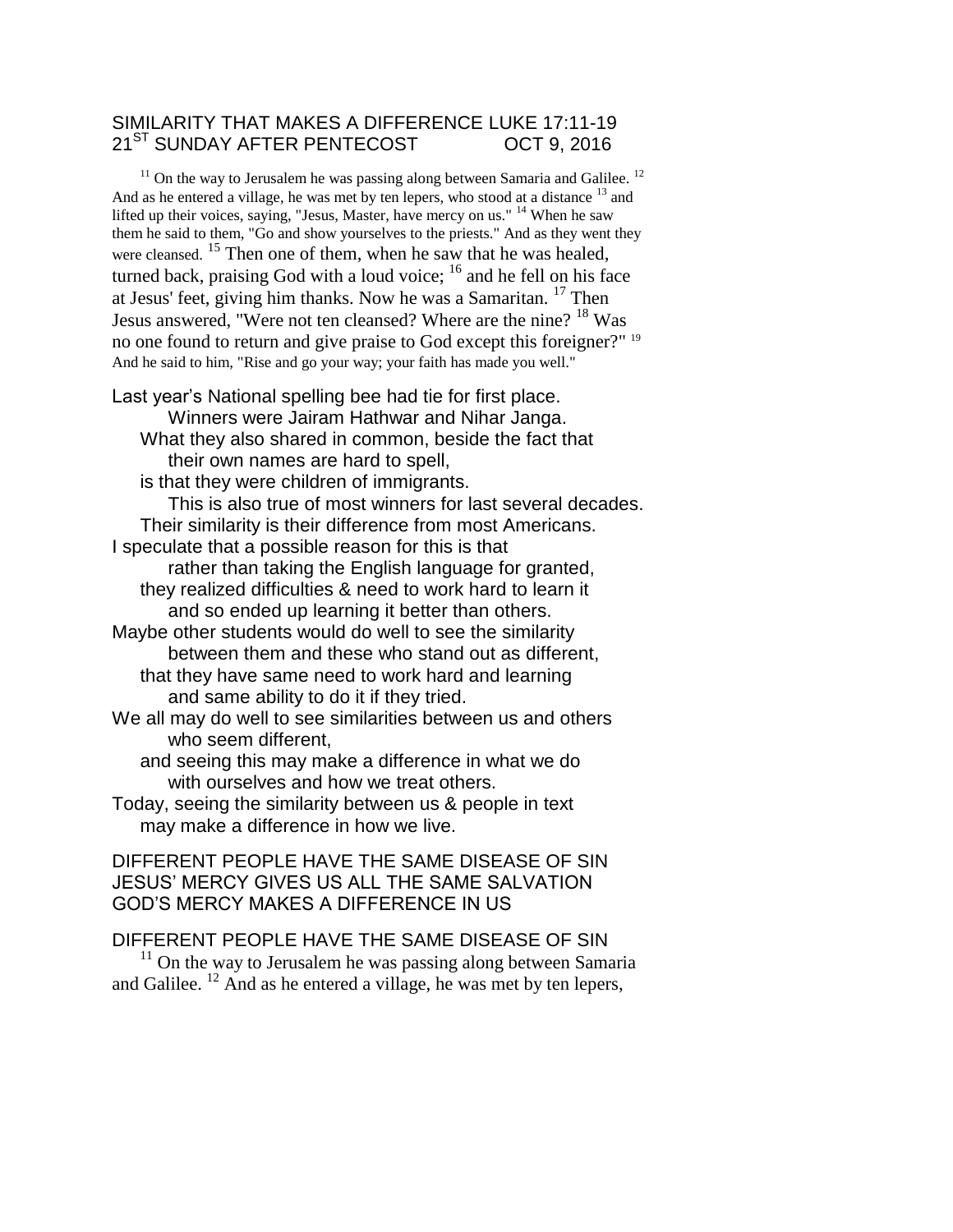who stood at a distance  $13$  and lifted up their voices, saying, "Jesus, Master, have mercy on us."

We don't hear much of leprosy today, but there are similarities between it and other things we are more familiar with. Most recently, the Zika virus has been rapidly spreading, has terrible consequences, is little understood, and has no known cure. Before this it was Ebola and AIDS. each of which were highly contagious and feared and so were dealt with by avoiding contact with those who had it. Those with AIDS also need to avoid contact with others because it makes them susceptible to slightest infection. Those with AIDS in particular tended to be scorned with assumption what is wrong is not just physical. All this was true of leprosy. Those who had it were considered both physically & spiritually unclean, and they were quarantined, cut off from society. A curious result of this in text is that even though normally Jews & Samaritans never associate with each other, These men who all had leprosy now apparently did. Despite difference, a similarity made difference in behavior. We too have a similarity with them. What is different is that our disease is not physical, What we all have is a sinful nature. which weakens our resistance to slightest temptation, makes it hard for us to do what we should, and is a degenerative disease that leads to death. Like leprosy, sin is social disease that not only effects personally but effects relationship with others. It makes us disgustingly repulsive, especially to God Individual effects include bad habits & addictions Social effects include anger, bitterness, prejudice; jealousy & hurtful words destroy friendships lust, adultery, and selfishness ruin marriages disrespect, power struggles ruin relationship with children pride & stubbornness ruins relationship with God With many diseases we expect doctor to give a diagnosis and prescribe a cure even if it is difficult. But when diseases have social effects what makes it worse is those who are afraid of it and in denial don't even want to be tested or diagnosed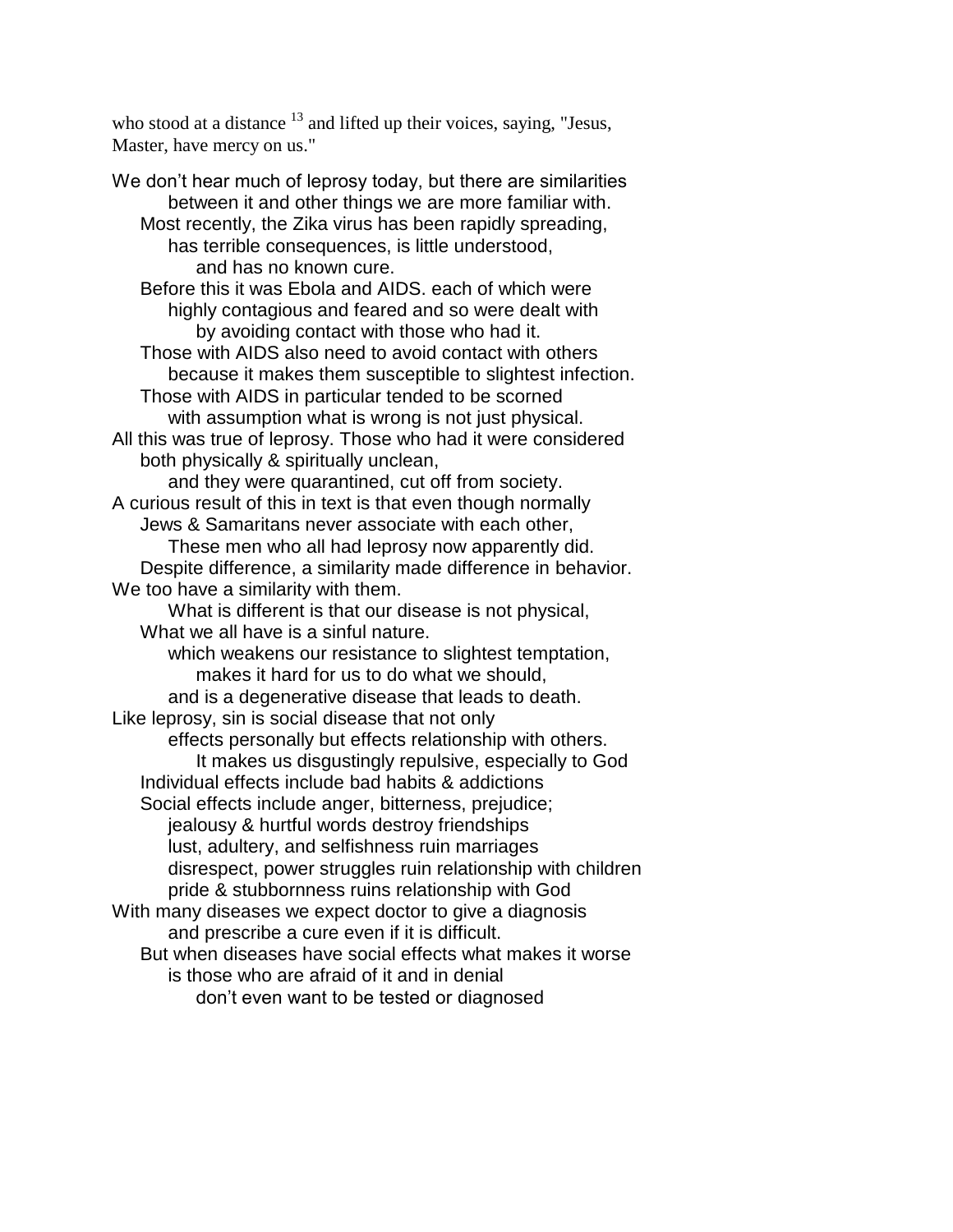and so it not only gets worse but also keeps spreading. We don't like being told we have sin

and may not really want a cure that makes us get rid of it especially one that requires us to change our behavior.

We would rather just have relief from the symptoms of guilt, pain, hatred, etc.

and so people self medicate with alcohol and drugs. We may say, I am not like that, but we still have a similarity. Paul writes, "there is no difference, for all have sinned and fall short of the glory of God, and are justified by his grace as a gift, through the redemption that is in Christ Jesus" Here is another similarity:

## JESUS' MERCY GIVES US ALL THE SAME SALVATION

 $14$  When he saw them he said to them, "Go and show yourselves to the priests." And as they went they were cleansed. ...<sup>17</sup> Then Jesus answered, "Were not ten cleansed? Where are the nine? <sup>18</sup> Was no one found to return and give praise to God except this foreigner?" <sup>19</sup> And he said to him, "Rise and go your way; your faith has made you well."

All ten men were treated the same by Jesus, promised healing. And all were the same in being made well, and in receiving this healing through faith. They believed what Jesus said & so headed off to show this to priests & were healed as they went. It may never have been noticed that one of them was Samaritan except that what happened caused him to act differently. He recognized Jesus' special grace toward him and came back to thank him. What made the difference for the Samaritan? We are not told. I suppose he realized his difference from the others which reminded him of his unworthiness & deeper need. The others may have assumed they would go rest of way, curing their social isolation, by themselves, by observing the ceremonial law with the priests. But the Samaritan couldn't do that, even though cured, he still was excluded from the temple. He had no one to go to but Jesus. And so he ended up with not just faith to be healed physically from one symptom of the ruin caused by sin but faith through which he was saved spiritually as well, saved from the disease of sin itself.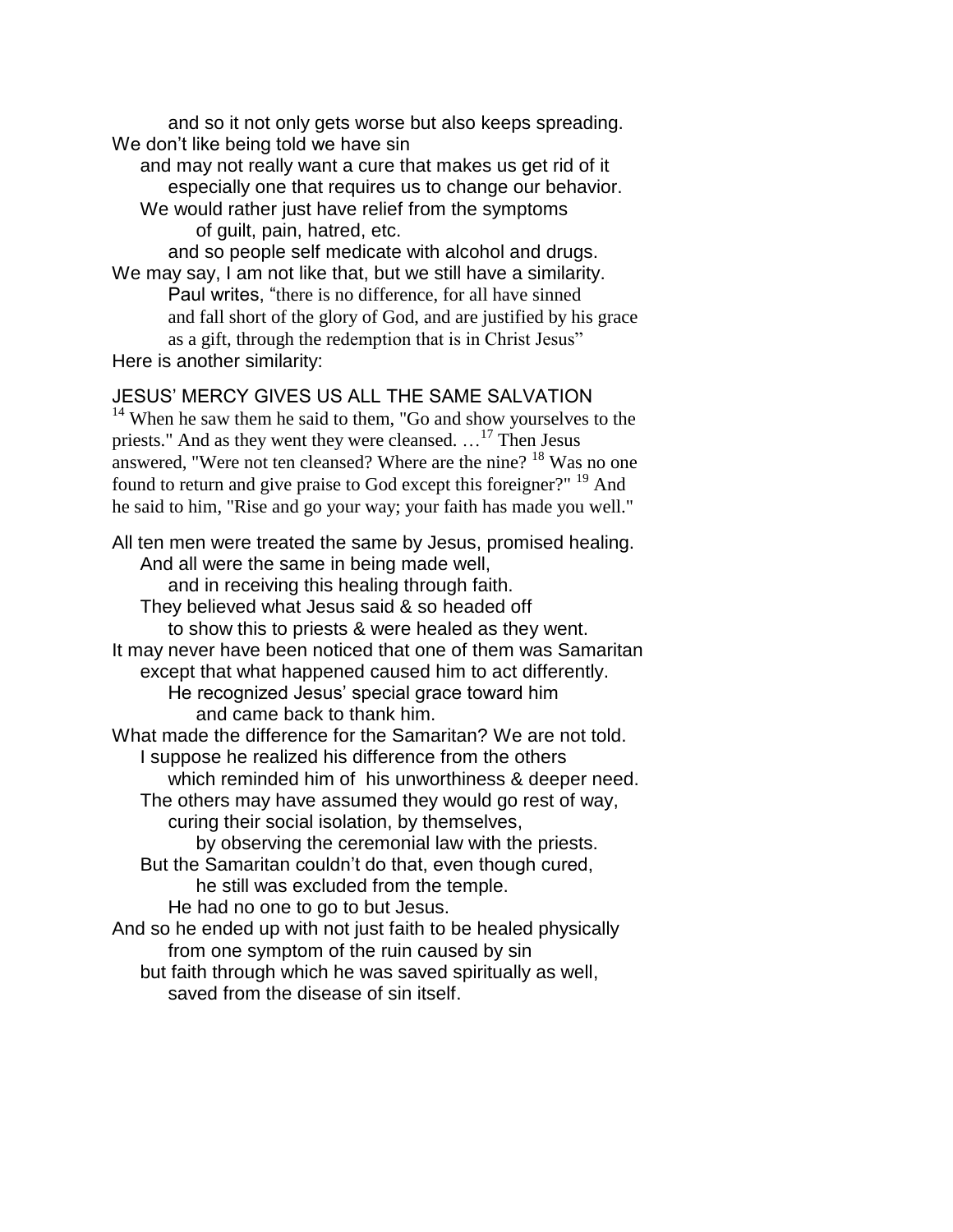He was like Ruth in O.T. reading, who, though a foreigner, recognized that she not only had same troubles as Naomi but could also could have same God who helped her. it is not insignificant that v. 11 says Jesus is going to Jerusalem. Jerusalem was place sacrifices for sin were offered. Jesus was going there offer himself as our sacrifice. Sinful uncleanness separates us from God but Jesus saves us by a similarity that makes a difference. He made himself one of us, a mortal human being, in order to keep laws of God we need to keep, but don't He did not keep himself separated from sinful people but took our sin and guilt on himself in order to take our place in suffering and dying from it. This forgiveness of sin and new life and restored relationship with God is all received simply through faith in Jesus' promise, as when the ten lepers took Jesus at his word. It does not depend on anything special we are or do. But, when we see the difference between what we deserve and what God does for us by his free grace it makes a difference in what we are and do.

GOD'S MERCY MAKES A DIFFERENCE IN US who have faith.  $15$  Then one of them, when he saw that he was healed, turned back, praising God with a loud voice; <sup>16</sup> and he fell on his face at Jesus' feet, giving him thanks. Now he was a Samaritan.

In some parts of country is chain of stores called Git 'n' Go" for people in hurry to get gas & groceries needed right now and quickly go on their way again.

The other 9 in text were in a hurry to git 'n' go.

The had what they wanted and surely

their lives & relationships are now dramatically changed. but not as much as the one who came back again.

We could treat church & Sunday worship as way to git 'n' go. We can stop in, be relieved of sin, feel better,

which makes a difference in our relationship with God but there is more to be had.

As both leprosy and sin are social diseases,

effecting not only individual but relationship with others, Salvation is also social, effecting relationship with others. it makes us part of the whole body of Christ.